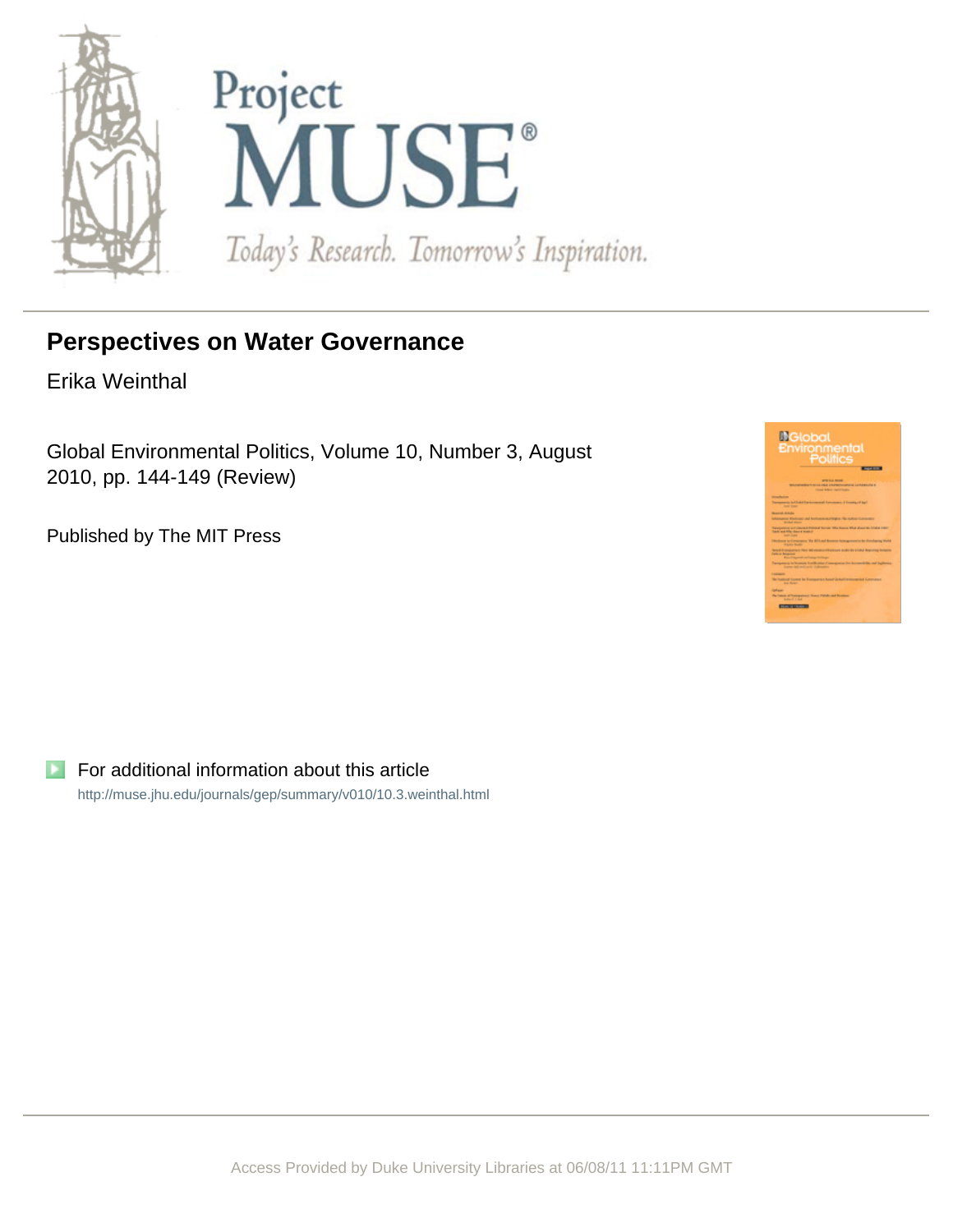## Book Review Essay

•

## **Perspectives on Water Governance**

*Erika Weinthal*

Delli Priscoli, Jerome, and Aaron T. Wolf. 2009. *Managing and Transforming Water* Conflicts. Cambridge: Cambridge University Press.

Shah, Tushaar. 2009. *Taming the Anarchy: Groundwater Governance in South Asia.* Washington, DC: Resources for the Future and Colombo, Sri Lanka: International Water Management Institute.

Whitleley, John M., Helen Ingram, and Richard Warren Perry, eds. 2008. *Water, Place & Equity.* Cambridge, MA: MIT Press.

Although fresh water only comprises 2.5 percent of all water resources worldwide, it is essential for sustaining human life. Yet, approximately 1.1 billion people lack access to any type of safe drinking water. As a direct consequence, about 1.6 million people die every year from waterborne illnesses (e.g., diarrhea and cholera) of whom 90 percent are children under five, primarily in developing countries.<sup>1</sup> In 2000, the United Nations Millennium Summit affirmed the importance of safe drinking water for poverty alleviation as embedded in Goal 7, Target 10 of the Millennium Development Goals (MDGs), which seeks to halve by 2015 the number of people worldwide without adequate access to safe drinking water and basic sanitation.

The common feature of the three books under review here is their attention to water. Even then, they cover different types of water resources and uses (surface water versus groundwater; irrigation water versus drinking water) and at different levels of scale (villages, national governments, and international treaties). They also cover different theoretical perspectives, encapsulating a wide-range of disciplines within the social sciences, including development economics, geography, social ecology, political science, public policy, anthropology, and law.

What unites these books, then, is their focus on the centrality of water resources for alleviating poverty and improving human life, fostering equity and fairness, adjudicating social struggles over access to and quality of water deliv-

1. World Health Organization 2010.

*Global Environmental Politics* 10:3, August 2010

<sup>© 2010</sup> by the Massachusetts Institute of Technology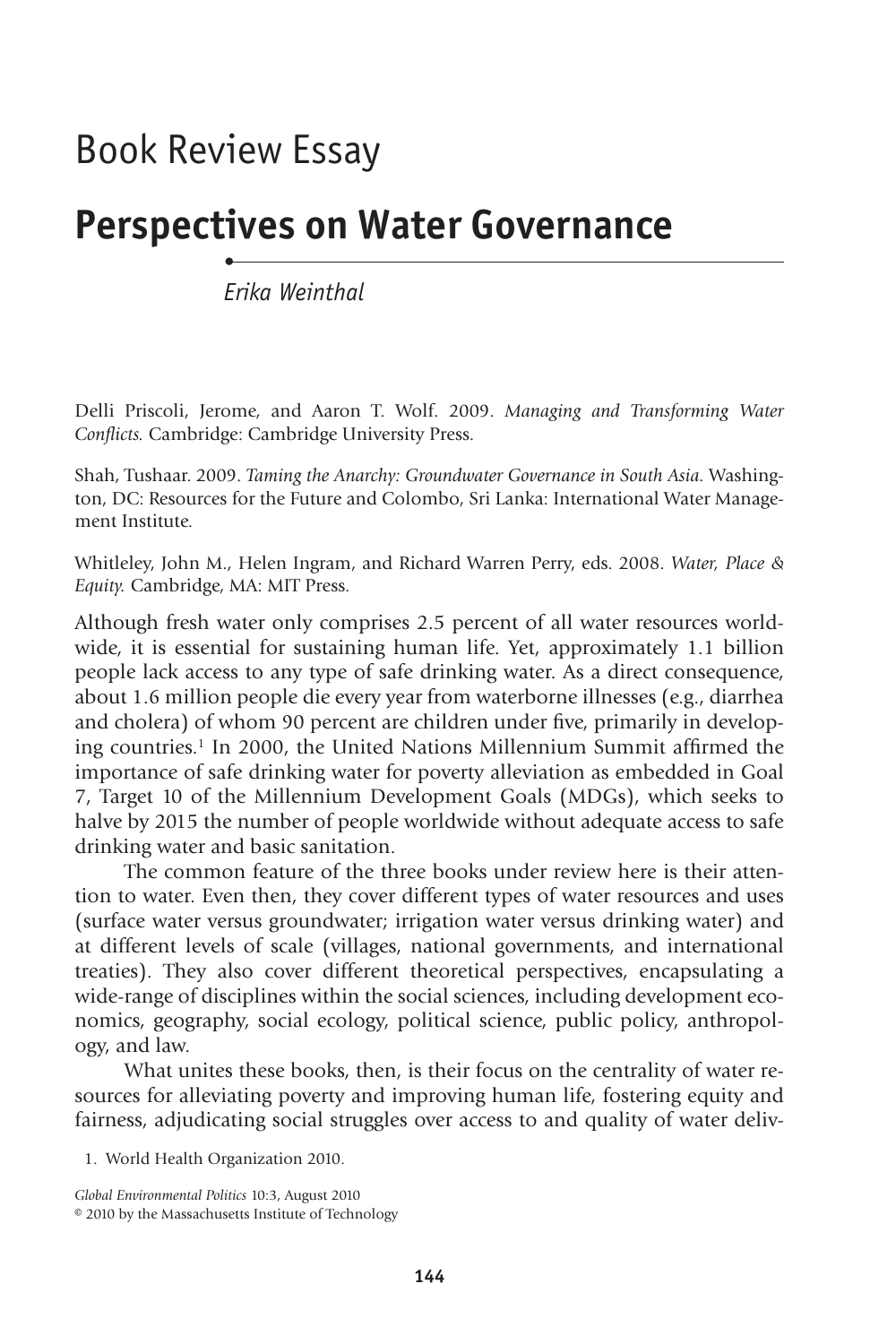ery, and forging sustainable and adaptive water management. All the books explicitly explore the role of water and development—i.e. whether water should be managed through a centralized bureaucracy, devolved to local water management authorities, or privatized to foreign companies. For much of the 20th century, state elites and bureaucrats have sought to engineer water systems to control the variability in rainfall and glacial melt and to move water from water-rich to water-scarce regions; these books draw attention to those actors that have been excluded from the state's modernization agenda. Their focus on non-state actors provides a lens through which to examine societal challenges to the state's role in directing water policy and the privatization of water services to foreign companies. They highlight the importance of public participation, rights, and equity, all of which are part of a larger literature on accountability, transparency, and fostering a democratic culture.<sup>2</sup> Combined, these three books provide an excellent survey of the core issues facing scholars and practitioners concerned with water governance and poverty alleviation. They are also part of the literature that looks at "the new face of water conflict" taking place at the subnational level.3

Jerome Delli Priscoli and Aaron T. Wolf, two of the leading figures in the field of international water, have written a superb textbook on conflict management over transboundary waters. *Managing and Transforming Water Conflicts* will be used widely in classes on water negotiations and diplomacy. Students and practitioners alike will appreciate its detailed survey of the literature on water conflict and cooperation and its links to research projects and databases on water resources and hydropolitics. Much of the first part of the book succinctly synthesizes the central findings of Wolf's earlier work on water cooperation and Delli Priscoli's work on alternative dispute resolution (ADR). Indeed, this survey of the literature provides compelling evidence for their central claim that, over the course of the 20th century, human beings have managed to solve disputes over water.

The book provides a detailed history of major international developments in international water law and negotiations, including discussions of major conventions (e.g., the 1997 Convention on the Law of the Non-Navigational Uses of International Watercourses) and conferences such as the 1992 International Conference on Water and the Environment that produced the Dublin Statement on Water and Sustainable Development. Their knowledge of international water law and its development is vast, drawing upon several decades of work to tease out the important gold nuggets from different treaties. For instance, despite the sophisticated design of the Jordan-Israel Treaty, it still failed to include provisions related to drought, which they argue was a cause for concern in early 1999 when Israel suggested it might not be able to deliver water from the Sea of Galilee to Jordan as specified in the treaty. Delli Priscoli and

3. Conca 2006.

<sup>2.</sup> For example, see Bruch et al. 2005.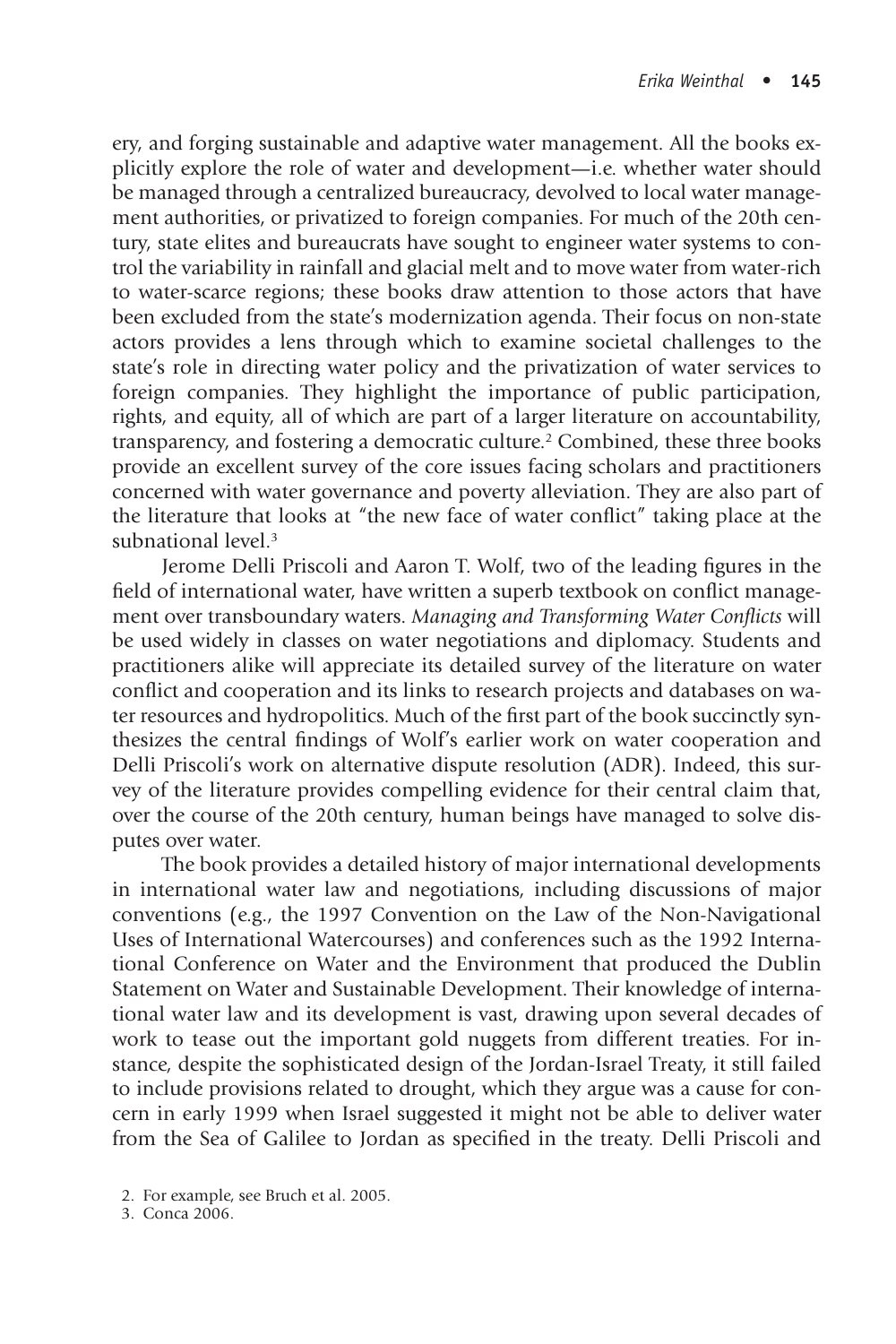Wolf's coverage is up-to-date on developments in international water law, including the International Law Association's Berlin Rules. The book's comprehensive appendices compile valuable information on treaty characteristics (e.g., groundwater provisions, water quality provisions, and water allocations) that are often understudied in the conventional literature on water conflict and cooperation.

*Managing and Transforming Water Conflicts, moreover, offers clear insights* to guide practitioners about the nuts and bolts of treaty-design and institutionbuilding, gleaning lessons from a large array of case studies (e.g., the Mekong, Indus, and Nile basins). Most importantly, the authors argue that negotiations must move beyond a focus on rights and needs to a consideration of benefits and equity. They have compiled a lengthy list of successful cooperative actions that states have undertaken, drawing recommendations that states "use words such as *shared* and *common,* seek meaningful community input, and create open and transparent rules of behavior" (p.  $114$ ). They argue that benefits are likely to be enhanced when negotiations are integrative and no longer focus on single issues, but rather link issues across sectors. In the Aral Sea basin, for example, effective cooperation did not ensue in the 1990s precisely because the agricultural sector was never included in the negotiations despite the recognition that the water and energy sectors were inextricably linked.<sup>4</sup>

A major contribution of the book is its detailed discussion of public participation. The authors contend that the sustainability and effectiveness of water planning depends on how well policymakers listen to and provide access to information for those members of society affected by water development projects. Otherwise, there is always the chance that those marginalized may seek to undermine the project's impact. Within water negotiations, they argue, a transparent, open and participatory process is vital for managing conflict and fostering cooperative outcomes in international river basins that espouse principles of equity. The Nile Basin Initiative stands out for its attention to the *process* and not the *product;* talks are taking place among non-state actors in parallel to the ministerial level discussions.

The one limitation of the book is its lack of scientific depth, a problem that faces many texts on water. At the same time that *Managing and Transforming Water Conflicts* underscores the importance of groundwater and water quality, it makes some incorrect assumptions about the salinity and instability of groundwater resources. Although the mineralization of groundwater has some input on salinity, the relationship does not always hold. For example, many of the fossil groundwater sources in the Middle East are deep but with very low salinity.

A second book on the topic, *Taming the Anarchy,* provides an extensive history of the irrigation economy in South Asia. It covers the Mughal Empire, in which communities were intimately involved in rule-making and enforcement; the British Colonial period, during which the British single-handedly engi-

<sup>4.</sup> See also Weinthal 2002.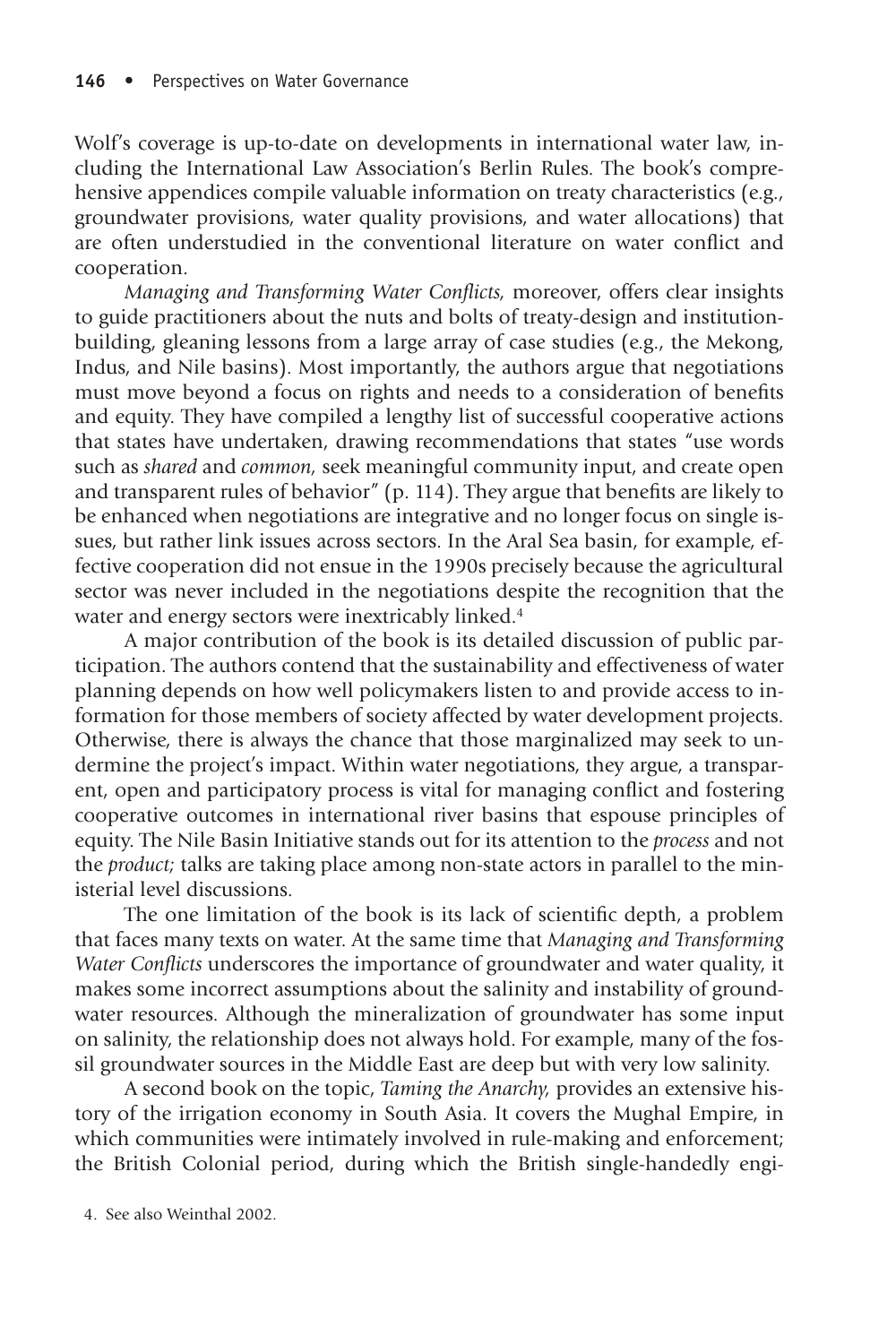neered one of the world's largest centralized irrigations systems; and presentday South Asia, characterized by millions of atomistic water users who operate outside of the state's plans for irrigation. Those focusing on water resources in South Asia have frequently emphasized surface water, particularly concerning interstate cooperation over the Indus and Ganges-Brahmaputra. This book, instead, explains the exploitation of the often-overlooked groundwater economy that has had a profound effect on agriculture, aquifer depletion, and poverty in South Asia. Indeed, the attention directed to India's international rivers has obscured the fact that, by the mid-1980s, India had become the largest groundwater user in the world.

At the heart of the book is the story of the tube well revolution that accompanied the Green Revolution of the late 1960s, providing livelihoods for the millions of the rural poor through enabling them to overcome drought and famine. A major strength of the book is its nuanced and balanced depiction of the irrigation boom that spread across South Asia in the 1970s with the introduction of electric pumps for tube wells, allowing individuals to access any type of aquifer. As a consequence, groundwater became the mainstay of smallholder agriculture. If it were not for these pumps and shallow tube wells, farmers, according to Shah, would have been unable to elongate their growing seasons or diversify their farming systems, which not only provided insurance again frequent droughts, but contributed to poverty alleviation.

Yet unbridled groundwater extraction has had its costs. Over-pumping of coastal aquifers not only exacerbates groundwater stress, but also raises questions about the future of an agrarian system so dependent upon this water boom. Indeed, unlike the other books under review, Shah shows the irony of too much "democratization" of water management in the absence of strong state oversight and regulations. Simply put, the tube wells that have "democratized" irrigation access in South Asia have long-term environmental consequences, despite their short-term socio-economic benefits. While Shah alludes to water quality issues such as naturally occurring arsenic in the groundwater in Bangladesh, more attention could have also been paid to the long-term health consequences.

Similar to *Managing and Transforming Water Conflicts*, Shah is concerned about generating concrete recommendations to "catalyze collective action among farmers to stave off a groundwater disaster" (p. 172). Yet, in contrast to Elinor Ostrom's seminal work on common-pool resources that provides a clear set of design principles for managing small-scale irrigation systems,<sup>5</sup> Shah's analysis of the irrigation economy is discouraging. In a situation involving a combination of different geological features and extraction by heterogeneous users, the reader is left with a large catalog of possible solutions for South Asia's "irrigation anarchy." Shah, on the one hand, is skeptical of the appropriateness of integrated water resource management (IWRM), which emphasizes participa-

5. Ostrom 1990.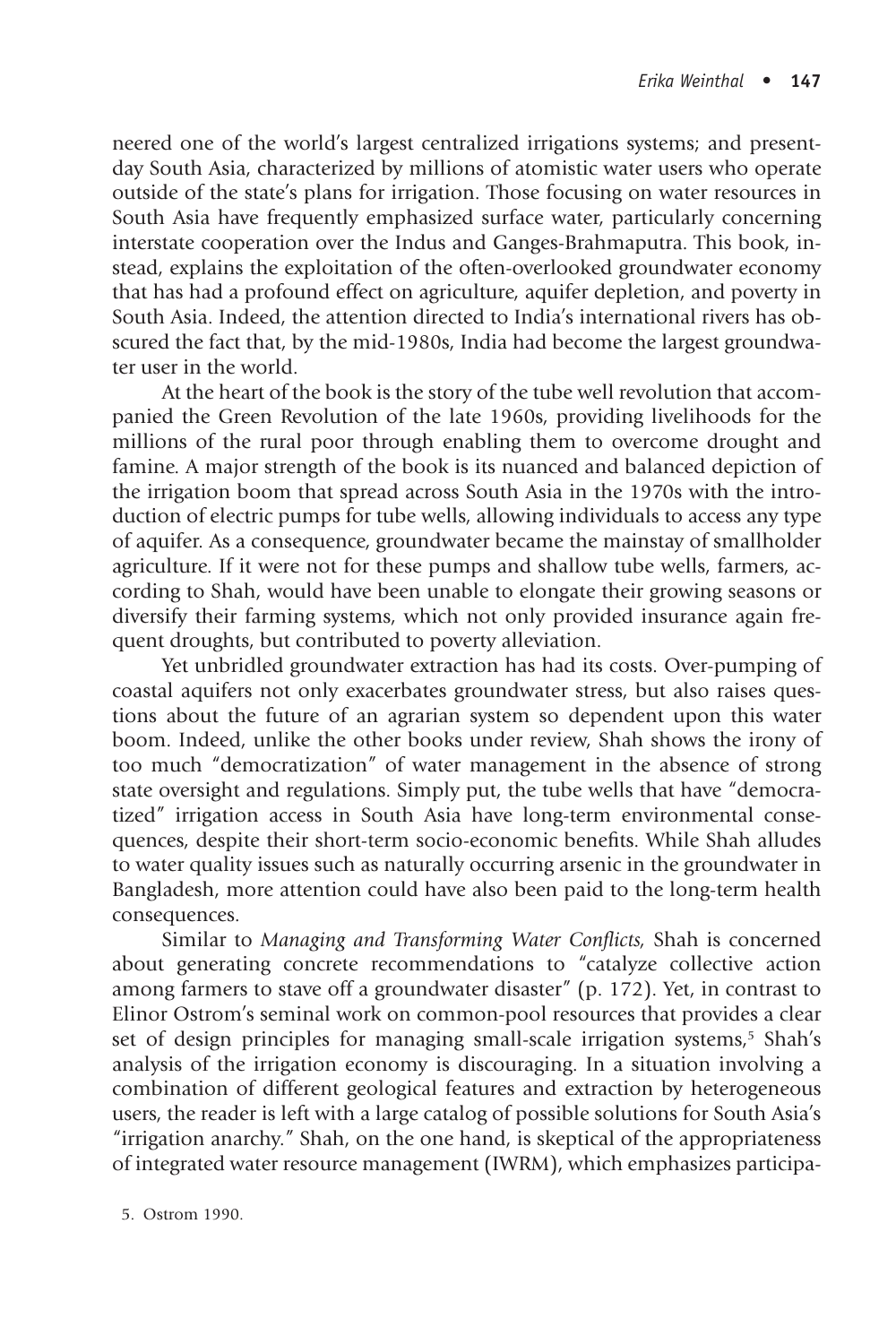tory water resource management, because it would require countries in South Asia to make a sudden transition from a largely informal water economy into a predominately formal one. On the other hand, like Delli Priscoli and Wolf, he stresses the importance of linking sectors to address groundwater depletion that is, to focus on the energy-irrigation nexus that has undergirded the use of different pump technologies. Some caution is warranted, however, concerning his discussion of water transfers as a solution to ease pressure on stressed aquifers. As the other books point out, such solutions have been heavily criticized in the literature concerning participatory water resource management because they elicit negative social impacts and social struggle.

*Water, Place & Equity* is the most novel of the books under review, explicitly addressing the issue of social struggle over water resources. It is an edited volume, with a combination of case studies that cover irrigation in the San Luis Valley, the water war in Cochabamba, Bolivia, and water reforms in Mexico and Brazil. The authors convincingly argue that water management should not be based solely upon norms of efficiency and markets, but must also take into account equity considerations.

Equity, however, is a broad concept with varied meanings in different contexts. According to Whiteley, Ingram, and Perry, equity requires "fair, open, and transparent decision-making processes in which all individuals and groups affected by water decisions have an opportunity to participate" and spearhead equity producing solutions (p. 21). Equity issues arise in the U.S.-Mexico Treaty due to the absence of adequate water quality provisions in the treaty design. In the chapter on water in Mexico, equity pertains not only to who gets to participate in the decision-making process, but also concerns the affordability and accessibility to water.

Although public participation has become part of the mantra of the international water community, *Water, Place & Equity* offers a comprehensive yet thorny portrayal of public participation. Among the development community, it is widely assumed that the creation of water user associations and stakeholder groups will best meet the needs of the local population. Yet, Whiteley et al. illuminate the ways in which participation is increasingly manifested as a social struggle at the subnational level over various forms of water development. Of particular interest is the well-known case of water utility privatization in Cochabamba, Bolivia in 2000 in which the entire water system was sold to a foreign-led consortium. That the privatization process was carried out in a nontransparent manner with little or no public participation, Madeline Baer finds, led to massive street protests to reassert public control over the water system.

Maria Carmen Lemos examines the creation of stakeholder river basin councils in Brazil, a byproduct of the harmonization of global policies designed to promote societal participation and long-term sustainability. She argues that effective participation depends upon the availability and accessibility of knowledge, especially since better-informed stakeholders can make better-informed decisions. Yet, as in international river basins described in Delli Priscoli and